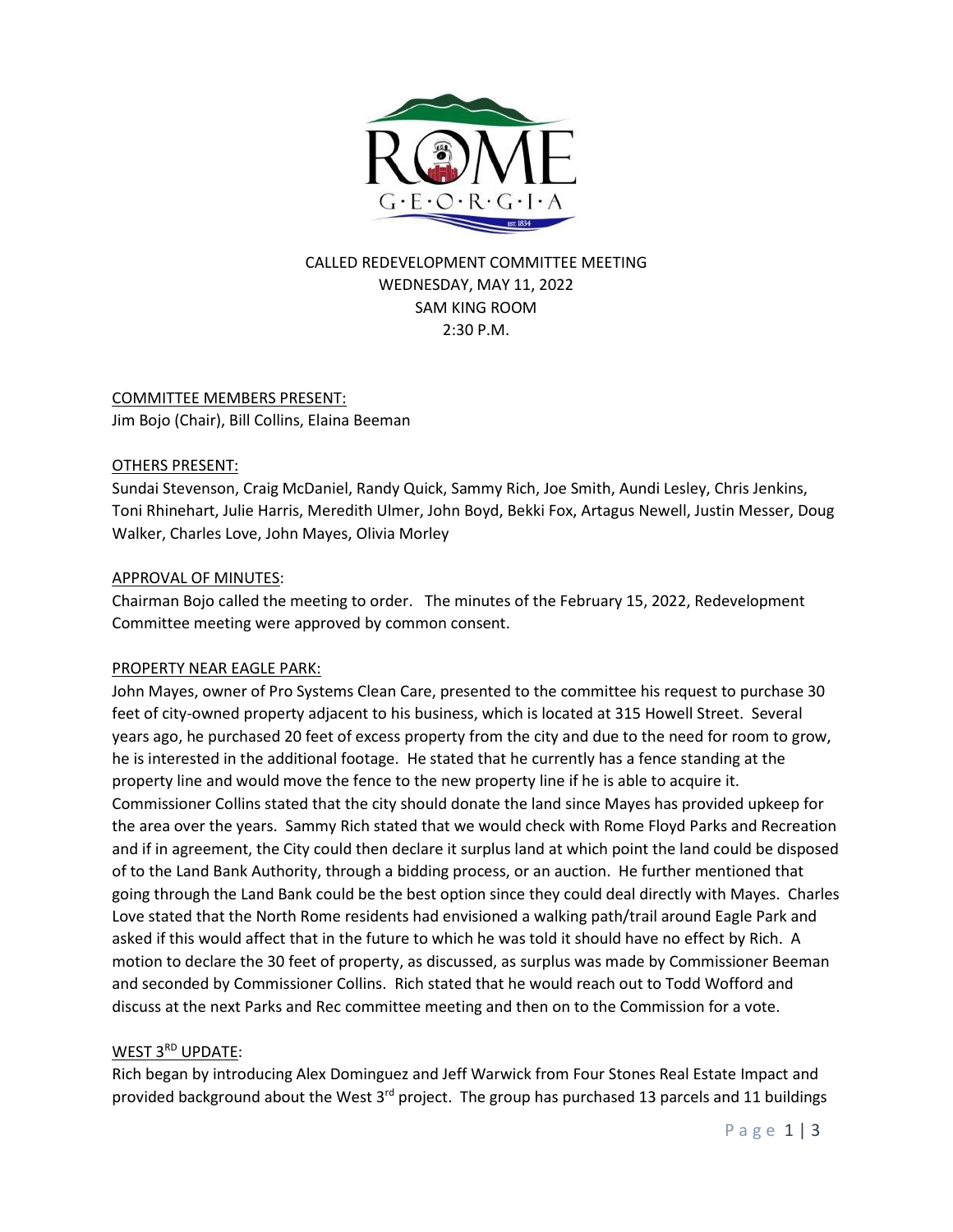and stated that demolition of buildings would be starting soon, salvaging and repurposing as much as possible. They showed the group plans for the project which would include apartments, retail, restaurants, green space, and parking. Conceptual renderings of the buildings and the area showed that the area would be built oriented towards the river and would all be built on a 14-foot-high podium with parking underneath. Their plans call for 242 apartments in two buildings with one- and two-bedroom offerings. When asked about the pricing, Warwick stated that the pricing would depend on the size of the TAD. The plans include a common space that would be open to the public and not restricted to the residents. Collins commented that he felt that this was a great concept, that it opened the downtown area. He also inquired about the plans for the .6-acre lot on the west side of the Marriot Courtyard. Warwick stated that in the short term, the lot would be used for parking. Rich will share the \$12.5 million TAD application with the County and the next step would be to take the request to the Redevelopment Agency. Their recommendation would be taken to the City and County Commissions for a vote.

#### MARTHA BERRY TAD:

Geoff Koski, from KB Advisory Group, joined via Zoom to give an overview of how a TAD could help redevelop the Martha Berry Corridor. He stated that the proposed area would be bound by West 9th Street to the south and upward to North  $5<sup>th</sup>$  Avenue and West  $12<sup>th</sup>$ . The area would include 41 parcels and slightly over 130 acres. There was discussion that the area was perfectly suited for a TAD because it met all the state requirements. Bojo asked Koski what a TAD would do to the property values of the homes nearby in Summerville Park. Koski replied that there is no change to the tax bills but could potentially increase property values because of possibility of development in the TAD. Rich stated that the proposal can continue to be fine-tuned. Copies of the proposal will be sent out to the entire Commission, and they can discuss further at the next Redevelopment meeting.

#### NORTH ROME TAD:

Koski again mentioned some of the where and why of TADS: locations where there is lack of investment, declines in property values due to poor conditions of existing buildings, and locations that are growing at a less than optimal rate. He proposed the North Broad Corridor TAD to include 78 parcels over 43 acres with the total value of the proposed TAD representing 0.188% of Rome's total tax digest. The area would begin at the intersection of North Broad Street and Calhoun Avenue and would include most of the parcels on both sides of North Broad going north towards North Avenue but then would turn off to the west to be bound by the Norfolk Southern railroad tracks at the O'Neill Manufacturing facility and Reece Street. Currently, the area is generating a little less than \$100,000 in tax collections. Charles Love stated that he was highly in favor of creating a TAD for this corridor, as he felt that this area is closer to meeting TAD standards than any other area in the city. After considerable discussion about the targeted area, it was decided that the boundary lines should be extended to reach North Avenue on both sides of North Broad. Additionally, the group decided to move the eastern boundary to Burnett Street. It was decided that Rich would redraw the area with these changes and that Koski would update the TAD information. The committee will further discuss these changes at the next meeting.